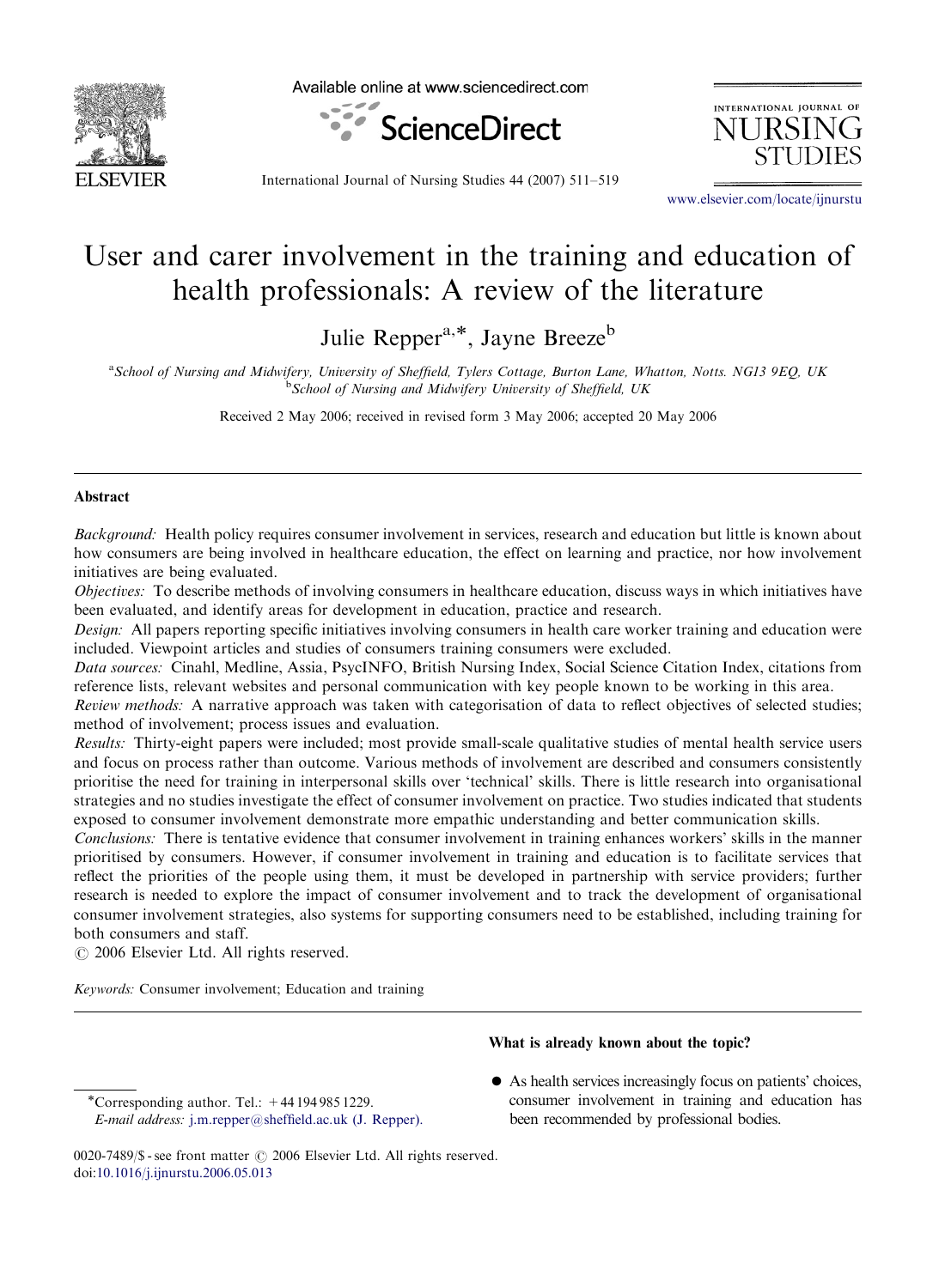- Guidelines for consumer involvement in training and education have been developed.
- Small-scale studies of consumer involvement have been published, but these have limited external validity.

## What this paper adds

Bringing together the findings of all published studies illustrates

- different methods of consumer involvement,
- $\bullet$  the areas of healthcare in which they have been tried,
- $\bullet$  their impact on consumers and students,
- gaps in knowledge, and
- areas for future development.

# 1. Background

The importance of involving consumers in all aspects of health care began to permeate UK government policy in the 1980s and was firmly ensconced by the 1990s. The Community Care Act (1990) clearly placed consumer involvement upon the health care agenda with 'choice and independence' as its underlying principles. Subsequent health policy and legislation have confirmed this principle as an essential part of the modernisation agenda. This has resulted in the development of structures for consumer involvement within services [\(DoH, 1999\)](#page-7-0), in research [\(DoH, 1998\)](#page-7-0) and in education (for example, 'Tomorrow's Doctors' ([GMC, 1993](#page-8-0)); 'Changing the Culture: Involving service users in social work education' ([Beresford, 1994](#page-7-0)); and 'Learning From Each Other' [\(ENB, 1996\)](#page-7-0)).

The first response to these requirements for healthcare education came from the field of mental health: educational institutions and workforce confederations have been developing guidelines and audit tools for involving mental health service users and carers in education and training [\(Northern Centre for Mental](#page-8-0) [Health, 2003](#page-8-0); [Tew et al., 2004](#page-8-0)). At a more generic and systemic level, a number of Universities (e.g. Dundee, Brighton and Central Lancashire) are developing School-Wide strategies for consumer involvement in all aspects of course staffing, planning, development, delivery and evaluation. However, little is known about how (or how much) it is being implemented, how successful different involvement approaches are, nor how this success is being evaluated. The aim of this review is therefore, to identify both published and grey literature on the involvement of service users and carers in the planning, delivery and evaluation of training and education for health professionals in order to: describe approaches taken to involve consumers in the education

of health professionals and the advantages, disadvantages, impact and ethical implications of different approaches; discuss the methods used to evaluate involvement; and, consider the gaps remaining in both practice and research into consumer involvement.

# 2. Method

#### 2.1. Search strategy

A variety of search methods were employed to ensure all the relevant literature was identified. The databases searched were: Cinahl, Medline, Assia, PsycINFO, British Nursing Index, Social Science Citation Index with no date or location restrictions. Citations were followed up from reference lists of retrieved articles. Relevant websites were consulted and personal communication with key people known to be working in this area aimed to reveal any ongoing work. A combination of thesaurus and free text search terms were used including nursing/medical, education/teaching/learning, consumers/users/patients/lay/public/carers, involvement/collaboration/participation. Over 2000 citations were identified. Of these, all papers in English language describing a study or project in which consumers were involved in education and training of health care professionals were retrieved. These were read and sorted by both authors, excluding only those papers about consumer involvement in the education of other patients (e.g. through expert patient/peer education initiatives), or viewpoint/opinion papers. Thirty-eight papers met the inclusion criteria.

It is worth commenting on this inclusive approach. A number of authors have advocated applying the principles of traditional (quantitative) systematic reviews to qualitative research [\(Blaxter, 1996;](#page-7-0) [Popay et al.,](#page-8-0) [1998](#page-8-0)) with appraisal of each piece of literature (see [Popay et al., 1998](#page-8-0); [Mays and Pope, 2000](#page-8-0)). However, there is no accepted hierarchy of process or evidence in qualitative research; adherence to a given checklist runs the risk of underestimating the usefulness of evidence that can be yielded from literature of a less rigorous methodological quality [\(Mays and Pope, 2002\)](#page-8-0); and in certain professional journals details of research methods are often inadequate to make a judgement about the quality of the study [\(Popay et al., 1998\)](#page-8-0). This is even more pertinent in a review of consumer involvement since reports and papers written by consumers are less likely to achieve publication.

#### 2.2. Analysis

A systematic approach was taken to organise the data according to the research objectives. First the overarching subject covered in all papers was identified: all described a particular involvement method. Second, common issues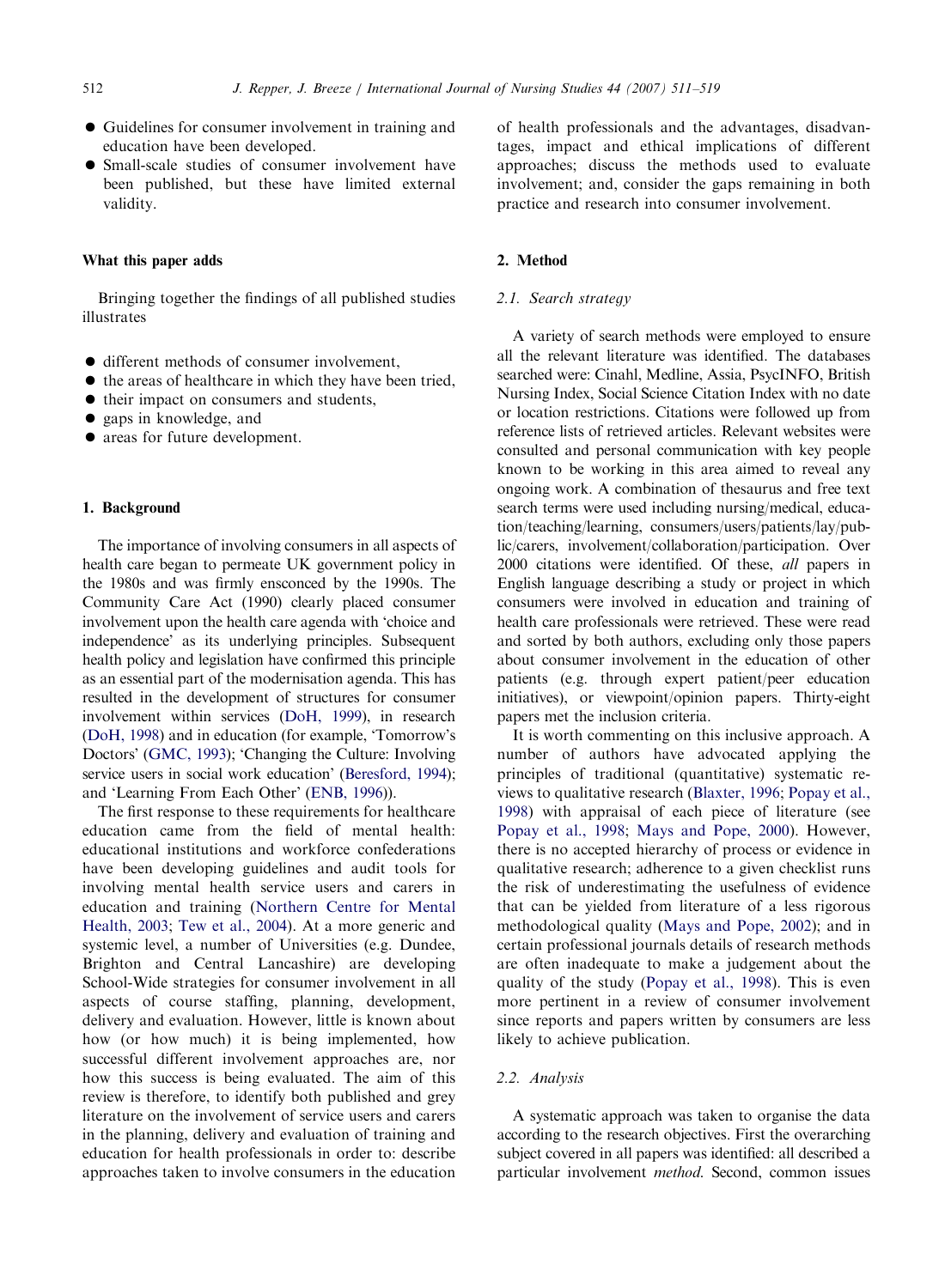related to the process of consumer involvement were identified across all the papers (such as ethical concerns, implications for training consumer-trainers). Third, ways of evaluating consumer involvement were described. Through synthesis of data falling into these three overarching categories, systematic themes were identified linking the underpinning philosophy of initiatives with conceptions of outcome, and staff attitudes with the need for staff training and consumer support; these are considered in the discussion.

#### 3. Findings

## 3.1. Methods of consumer involvement

# 3.1.1. Gaining consumers' views and experiences

One way of including the users' perspective in education is by means of advisory groups; these may constitute existing groups, reference or focus groups set up for the purpose, or conferences with invited representatives from a range of interest groups. [Harri](#page-8-0)[son and Beresford \(1994\)](#page-8-0) describe the use of a conference as a means of consulting a range of different consumer groups in order to inform social work training for CCETSW. Key points to emerge from this exercise included the need for supported consumer involvement throughout training, the potential for consumer involvement to increase the knowledge base for training and the need for diversity in those involved.

Two papers discuss the process of forming reference groups from existing consumer groups [\(Ingham, 2001](#page-8-0); [Sawley, 2002\)](#page-8-0). [Ingham \(2001\)](#page-8-0) set up a reference group to provide a user perspective on a new pre-registration nursing course. Like the CCETSW conference, this group addressed the process of involvement, but the recommendations reflect greater concern with maintaining control over the process and content—perhaps in line with a more traditional medical approach. For example: the patient must have come to terms with his/ her disability, condition, treatment and related matters; the patient should share his/her experience without becoming angry; patient contributions need to be guided, and student questions may also need to be guided to protect the user from 'no go' topics.

At a more specific level, [Flanagan \(1999\)](#page-8-0) reports on the process of involving clients and carers of children with cancer in curriculum development. They were invited to join meetings over a period of months and this was perceived to lead to a curriculum that was "grounded in the reality of human experience"; prospective students had the opportunity to learn from the perspective of people they are caring for; and the meetings enabled current professional issues to be debated with those who had received nursing care.

Rather than focussing on the process of involvement, [Sawley \(2002\)](#page-8-0) describes a series of meetings set up with consumers to specifically inform the curriculum content of children's nursing courses. Recruitment for the group was made through a variety of routes including advertisements and invitations. There were clear guidelines for the meeting to ensure that attendees focused upon issues they found important rather than any unresolved conflicts or disputes with respect to specific incidents. Changes were made to the educational content of the courses as a direct result of these meetings the initiative also led to practice development within the Trusts and more effective networking.

[Greenfield et al. \(2001\)](#page-8-0) approached 12 established community groups to nominate representatives from diverse religious and ethnic communities for focus groups to discuss how future doctors could best serve diverse communities. Responses fell into three broad themes: the cultural beliefs and behaviours of their community; the characteristics of a culturally sensitive doctor; and, recommendations for medical education. Changes were made to the curriculum content as a direct result of this study and these were fed back to the community groups.

Three further studies report 'surveys' of mental health service users' views on the training needs of mental health nurses. In these reports, the emphasis was placed on findings rather than process and all reported service users' emphasis upon interpersonal skills and the humanistic qualities of caring and respect compared with practitioners' objectives to provide therapeutic and professional interventions [\(Mansfield et al., 1982](#page-8-0); [Rud](#page-8-0)[man, 1996;](#page-8-0) [Forrest et al., 2000\)](#page-8-0).

# 3.1.2. Producing learning materials

All three papers describing service users' involvement in producing learning materials were from the field of mental health. [Coupland et al. \(2001\)](#page-7-0) describe the process of making a video with service users to demonstrate using a specific psychiatric assessment tool. Whereas professional guidance for this tool focussed on psychological factors, the user led video provided the opportunity to include the sociological and personal aspects of a person's mental health problem. [Ah-mane \(1999\)](#page-7-0) also describes making a video as part of a training package for use in the training of mental health workers. 'Learning from Psychosis' draws on the experience of the authors and includes experiential exercises and evocative artwork. The service users in both of these studies are reported to have found the experience positive.

However, the experience of the service user in the third paper ([Reynolds and Read, 1999](#page-8-0)) was more complex and ambiguous. When consumers were invited to collaborate in the development of learning materials for Open University students there were conflicting views about juxtaposing user accounts alongside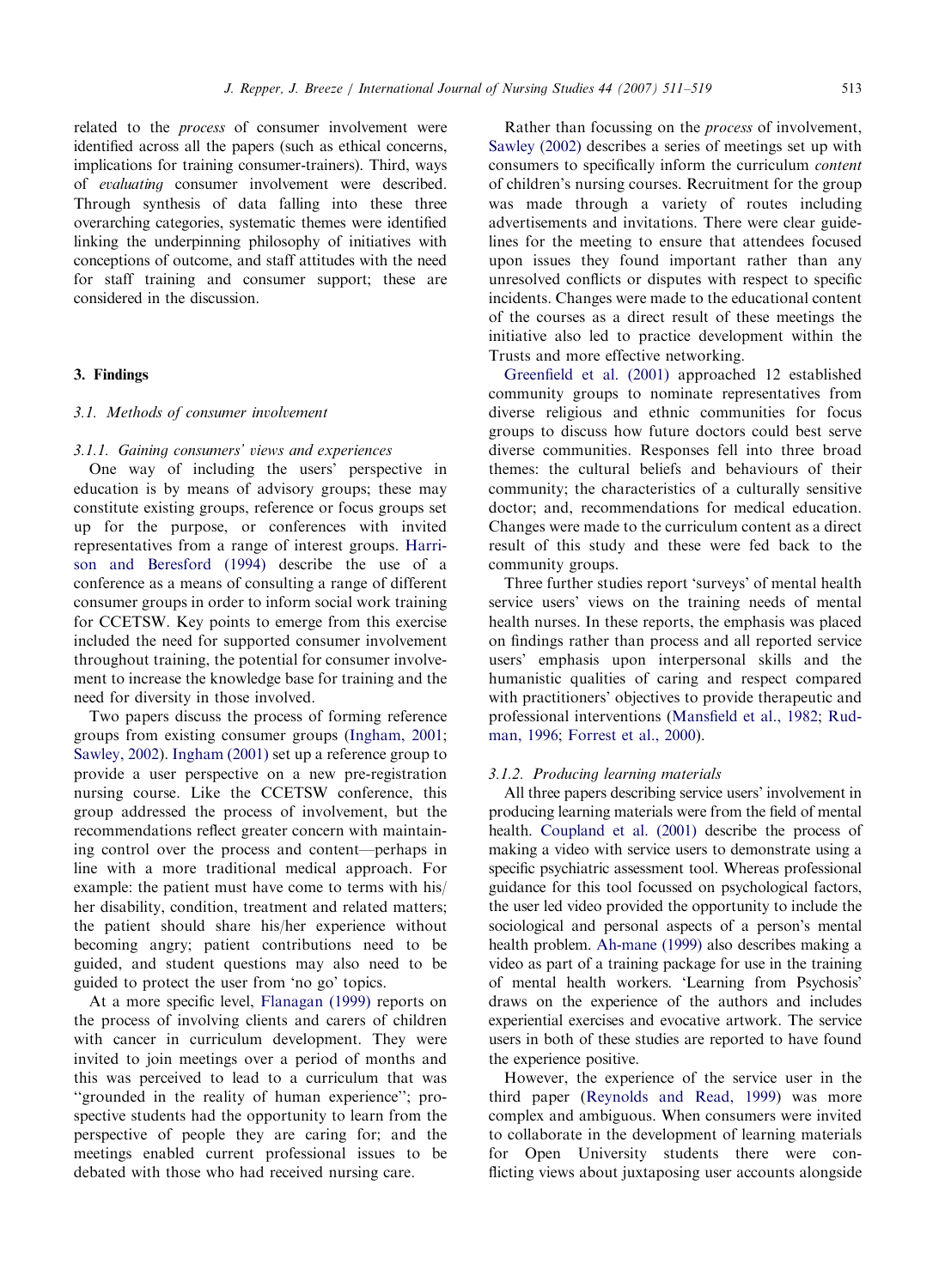professional accounts within the same publication. Reynolds (a service user) believed that this would lead to the discrediting of the users' accounts due to the imbalance in credibility and power afforded service users. However, the course team (who continued to meet without service user representation) decided to press ahead with this idea in order to 'maintain balance'. This raises questions about the status of service users' views. The perception that these need to be balanced, clarified or corrected by professionals needs open and full debate.

#### 3.1.3. Consumers as teaching aids

Patients have long been involved in the teaching of medical students. Traditionally this has been a passive role involving bedside teaching rounds and examination of patients with known conditions with subsequent assessment of clinical knowledge and skills ([Medio and](#page-8-0) [Morewitz, 1992;](#page-8-0) [Wykurtz and Kelly, 2002;](#page-8-0) [Stacy and](#page-8-0) [Spencer, 1999\)](#page-8-0). Although there appears to be no research into the effect of this type of involvement on students' skills or attitudes, studies conducted over the past 30 years suggest a positive response from patients on their involvement in the teaching of medical students [\(Arnold, 1992](#page-7-0); [Mayo-Smith et al., 1992\)](#page-8-0).

Three papers focus upon patient participation in community teaching through a system in which patients are partnered with General Practice medical students with the specific remit of teaching them about their symptoms [\(Dinsdale, 1999](#page-7-0); [Stacy and Spencer, 1999;](#page-8-0) [Coleman and](#page-7-0) [Murray, 2002](#page-7-0)). [Stacy and Spencer \(1999\)](#page-8-0) interviewed 20 'patient partners' about their perceptions of this programme. They felt they learnt more about their condition and about the training of doctors, and they felt useful in helping students learn. The authors noted that a minority of patients felt that they may have been exploited when students were perceived as patronising or refused to disclose their written notes. In a similar study of 15 patients participating in community teaching programmes, [\(Coleman and Murray, 2002](#page-7-0)) all felt extremely positive about participation in the project. The two main motivations for taking part were altruism and personal gain. However, some expressed anxiety about intimate examinations, and some patients were not clear that their consent to see students also covered consent for students to have access to medical notes. However, [Twinn \(1995\)](#page-8-0) reports divergent views among 24 female clients in a case study of health visitor training. The author suggests that this reflects the wide range of experience and expertise of health visitor students and the different levels of confidence and expertise of clients.

In a review of the literature on patients' involvement in medical education, [Spencer et al. \(2000\)](#page-8-0) suggest the use of a framework to stimulate more careful consideration about the involvement of patients in medical education using the headings *Who? How? What? Where?* Whilst this framework provides a useful starting point, the findings of the studies above indicate other issues that need to be considered including: gaining informed consent so that participants are clear about their role and their rights; systems of support for involved consumers need to be developed, with ongoing access to project organisers to clarify concerns and express reservations.

Consent. Two papers focused upon the issue of patient consent to medical student involvement in examination and treatment. [Grant \(1994\)](#page-8-0) found that patients were strongly in favour of taking part in clinical teaching, except for those attending the sexually transmitted diseases clinic. [Ubel and Silver-Isenstadt's \(2000\)](#page-8-0) found that decisions about consent to involvement with students were influenced by the type of procedure rather than the nature of the problem. These papers do not discuss the ethical dilemmas inherent in asking patients to allow students to observe or undertake a health care procedure. Yet it is likely that some people will find it difficult to refuse student involvement in their care for fear of being considered unreasonable, or jeopardising their own treatment and care in some way.

## 3.1.4. Consumer involvement in the classroom

Established groups. [Rowley \(1995\)](#page-8-0) describes a deliberate strategy to integrate a service user perspective in their social work training programme by recruiting service users as course members. This was reviewed following five courses, including a total of 12 service users. Overall service users and professionals reported that it was useful in breaking down barriers, users felt that they were treated equally and practitioners felt more able to see the field of mental health from the users' perspective. However difficulties renumerating service user trainees reduced their access the course.

Carers [\(Evans, 1994](#page-7-0)) and service users [\(Soliman and](#page-8-0) [Butterworth, 1998](#page-8-0)) have themselves taken the initiative to get involved in the training of professionals in a bid to increase awareness of user and carer experiences and perspectives. Both groups report positive results as they have become increasingly involved in a range of different educational initiatives; they feel their contribution is valued and it has further empowered them to act as agents of change.

Personal stories. Anecdotally, the most common consumer involvement practice in health care education is to invite an individual to tell their own story, yet there are few published accounts and no evaluations of this approach. [Hutchings \(1999\)](#page-8-0) describes the experience of involving one patient  $(K)$  to present his perspective and experience to his unit's nursing staff. The author reports that nurses began to see  $K$  as an expert shifting the power base closer to that of equal partnership. [Chapman \(1996\)](#page-7-0) describes mental health service users teaching student nurses in a more unusual environment. Consumers and students came together for 'an evening of dinner and conversation'. Following their introduction, the consumers were asked to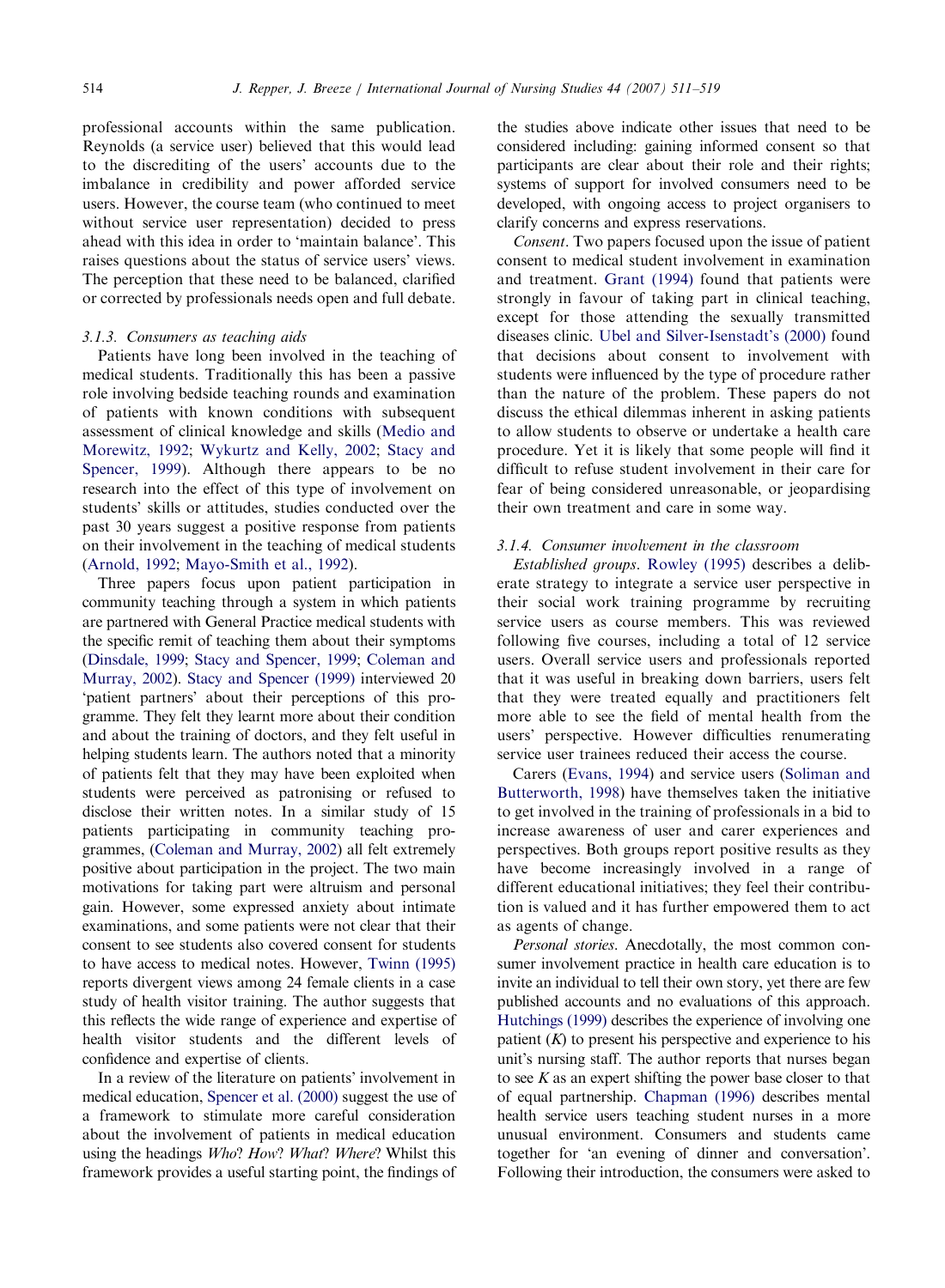'pick a student and tell them about your experiences and coping strategies around a period of crisis'. Four users 'stories' are offered as example, however, there is no discussion as to the benefits or drawbacks of this event from either the consumers' or the students' perspectives.

Service users assessing students. Service users describe the experience of assessing social work students on their learning disability placement as rewarding and beneficial ([Cole, 1994](#page-7-0)). Mental health service users involved in client review presentations as part of the formative assessment of nursing students [\(Frisby, 2001\)](#page-8-0) reported a feeling of empowerment, students felt it gave them a deeper understanding of how their interventions effect clients but, they also found that some users' views reflected a non-accountable position, which if carried through, might incur unethical practice. The author argues that professional accountability during the sessions remains with the lecturer and that it is sometimes necessary to challenge ideas in a supportive and constructive way. Failing to do so, he asserts, is to promote tokenistic compliance.

Barriers to involvement. [Felton and Stickley \(2004\)](#page-7-0) interviewed five mental health lecturers to ascertain their views of involving service users in teaching the undergraduate mental health nursing programme. Respondents were not clear about the advantages of user involvement in education. They were, however, concerned that someone who was mentally ill would not be able to teach large groups of students and if they were, then they could not be considered representative of the core group of users, thus indicating a kind of 'catch 22' situation. Another perceived disadvantage for the users becoming professionalized was an erosion of their own roles into that of 'glorified markers'. The study confirms the need for ongoing development of teachers through training, clinical practice and exposure to contemporary debate.

## 3.2. Evaluations of consumer involvement

Two papers reported case study evaluations of University based projects. [Barnes et al. \(2000\)](#page-7-0) report a case study of a post-graduate programme in community mental health. Methods of data collection included documentary analysis, and interviews with key participants including user representatives; a survey of user groups. Educational providers were able to demonstrate that service users were involved in all aspects of course development and implementation. Although users' contributions were valued, but roles and responsibilities were constrained by the formal university requirements and they were not given the same credence by the programme participants as senior academics from the field of psychiatry and psychology.

[Barnes et al. \(2000\)](#page-7-0) also describe the development of a questionnaire to assess 'added value' for service users which could be attributed to the programme. Service users developed (and verified with other user groups) outcome indicators for the course which concur with training needs identified earlier in this review: students should demonstrate understanding and not just try to solve problems or push people into services, they should treat service users with respect not as labels and have knowledge about services (including advocacy services and service user groups), and should involve service users in assessing their own needs.

In a case study of service users in mental health training [\(Masters et al., 2002;](#page-8-0) [Forrest et al., 2000](#page-8-0)). project members perceived a change in power, status and working relationships derived from working within a group of 'like minded' people. The service users found benefits in learning new skills, increased self-confidence and a genuine feeling of empowerment. However, university lecturers who were not involved in the project felt 'left out' and called for a wider ownership of the project. A further area of concern related the 'ideal' of user involvement taught on the course and the 'grim reality of practice'.

Both of these studies were concerned with education in mental health. Both reported that service users value most highly the humanistic skills of students; both led to increased 'power sharing', but in both studies this was limited within the University environment. Both studies also highlighted that keeping the momentum going for user involvement in professional education requires high levels of energy and commitment.

# 3.2.1. Evaluation of teaching in the classroom

Three papers evaluated users and carers teaching in the classroom. Their methods differed, but reported findings were similar. [Turner et al. \(2000\)](#page-8-0) evaluated carer involvement in interprofessional workshops in palliative care. A specialist evaluator attended three workshops as a non-participant observer, taking field notes. At the end of each workshop students were invited to participate in a semi-structured interview and at the end of the term all carers who had been involved in the workshops were invited to a feedback meeting. Twelve out of a possible 28 carers attended and one carer sent written feedback.

[Costello and Horne \(2001\)](#page-7-0) evaluated patient involvement in the teaching of a general pre-registration nursing programme. Three patients were involved on the basis of their willingness to take part. Each teaching session lasted 50 minutes and took place within a period of 6 weeks. Twenty-three students attended each of the three teaching sessions. At the end of each session the students were asked to complete a questionnaire about different aspects of the session and user involvement in nurse education generally. Sixty-seven out a possible 69 questionnaires were returned. The lead author discussed the session with each patient. Data was analysed using quasi-statistical content analysis based on identifying the frequency of responses to each item in the questionnaire.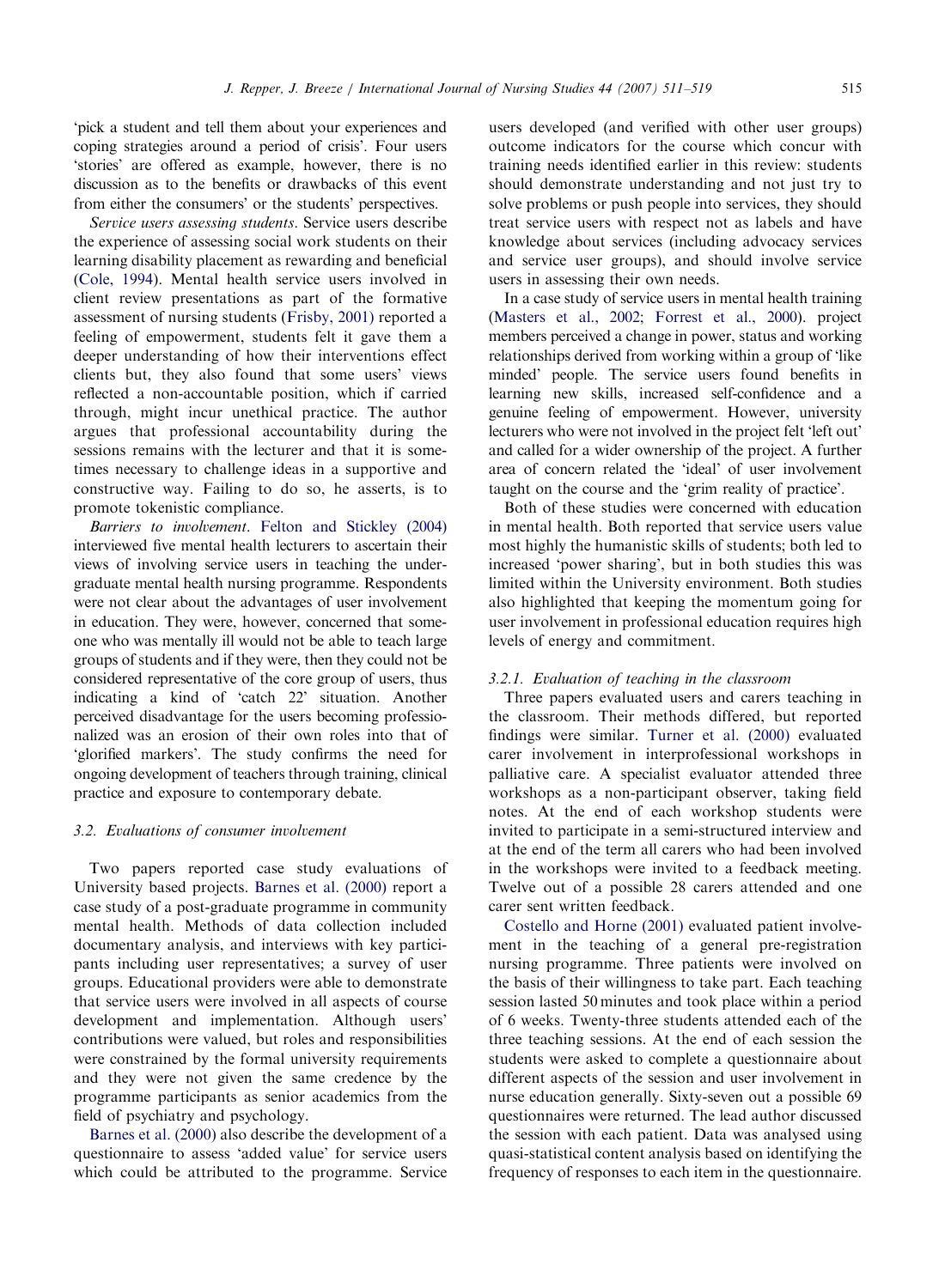[Curran \(1997\)](#page-7-0) reviewed mental health workshops in which service users were involved. Taking a participatory approach, individual interviews were conducted with all participants (students and facilitators) and after initial data analysis, a further workshop was run to consider the implication of findings for social work education.

All three studies found that both students and user/ carer participants found the experience positive. The students felt that listening to the user and carer perspective had facilitated a greater understanding, they found the experience moving, informative and instructive [\(Turner et al., 2000](#page-8-0)). Students valued the opportunity to hear users' views and to develop self-awareness for critical reflective practice [\(Curran, 1997](#page-7-0)). Other students were grateful to be able to benefit from listening to real experiences instead of hypothetical cases ([Cost](#page-7-0)[ello and Horne, 2001\)](#page-7-0). Although some of the students in Costello and Horne's study also found that the patients' presence made them feel embarrassed and somewhat inhibited, [Turner et al. \(2000\)](#page-8-0) reported that the students coped well when a carer became distressed. The users and carers in the studies found the experience cathartic, a chance to put their '2 penneth in' [\(Costello and Horne,](#page-7-0) [2001](#page-7-0)) as they do not have many opportunities to unload on the busy wards ([Turner et al., 2000\)](#page-8-0). The motivation for involvement was a desire to improve services, to give students the experience of human feelings [\(Turner et al.,](#page-8-0) [2000](#page-8-0)) and to break down stereotypes of passivity and dependence ([Curran, 1997\)](#page-7-0).

# 3.2.2. Evaluation of the effect of consumer involvement on student learning

Although no studies evaluated the effect of consumer involvement on practice, two studies evaluated the effect of user involvement on student learning. In [Wood and](#page-8-0) [Wilson-Barnett's \(1999\)](#page-8-0) study, members of a local user group were involved in classroom teaching on the mental health branch of the pre-registration Diploma in nursing programme. A comparison design was adopted to measure the effects of the differing exposure to user involvement between two groups of students within the same cohort. Group 1 received user participation sessions in term six, group 2 received user participation in term seven. On completion of terms six and seven the students' approach to mental health assessment was tested by means of a video showing a simulated assessment followed by a short questionnaire. Replies were measured using a specifically designed tool providing user-centred criteria including the avoidance of medical and professional jargon; demonstration of empathic understanding (based on accurate and sensitive understanding of the person's story); and, an individualised (rather than standardised) approach.

[Klein \(1999\)](#page-8-0) evaluated the effects upon third year medical students of involving cancer patients in the teaching of communication skills. A prospective randomised controlled study was carried out involving two cohorts of third year medical students. The experimental group comprised 123 students who were taught with cancer patients and the control group comprised 126 students who were taught with patients with other diagnoses. Students were assessed through a brief video recording of an interview with a real patient and questionnaires measuring attitudes and behaviour.

The findings from both studies showed marked differences between students who were and were not exposed to service users with students in the exposed groups showing more concern about the impact of illness and symptoms upon the patients' lives. The nursing students from group 1 were found to use less professional jargon and were more likely to use lay terminology [\(Wood and Wilson-Barnett, 1999\)](#page-8-0). Likewise the medical students in the experimental group felt that the ability to listen to the patient and build up trust was the essential components of the doctor-patient relationship [\(Klein, 1999\)](#page-8-0). The medical students exposed to cancer patients also believed that clinical decisions should reflect the patient's wishes even if this went against the normal medical approach or philosophy; for example, by not telling someone their illness was terminal if they had expressed a wish not to be told ([Klein, 1999](#page-8-0)). The nurses in group 1 were also able to demonstrate a tendency towards an individualised approach and this remained higher even at the end of term 7, leading the authors to conclude that involving service users earlier rather than later in a programme may be more effective in terms of influencing learning ([Wood and Wilson-Barnett, 1999\)](#page-8-0). The medical students in the experimental group also maintained the difference in attitude at the two year follow up study, in particular their view that the ability of doctors to communicate with patients is of great importance [\(Klein, 1999](#page-8-0)).

Although these studies are small and each has methodological flaws, they provide encouraging evidence that service user involvement in education may have an effect on students' interpersonal skills and empathic understanding. It is just such skills that service users have been shown to prioritise throughout the different types of studies reported in this review.

#### 3.2.3. Preparation of consumers

Few of the papers specified whether, or how, user or carer participants had been prepared for their educational role, nor how support was organised. Where preparation was reported, it tended to be informal such as a short telephone call [\(Turner et al., 2000\)](#page-8-0) or a briefing before a teaching session to explain the role of the participant [\(Costello and Horne, 2001](#page-7-0)). However, two studies had the preparation of service users for involvement in education as the main focus, one preparing patient instructors for teaching in rheumatology care ([Gall et al., 1984\)](#page-8-0) and one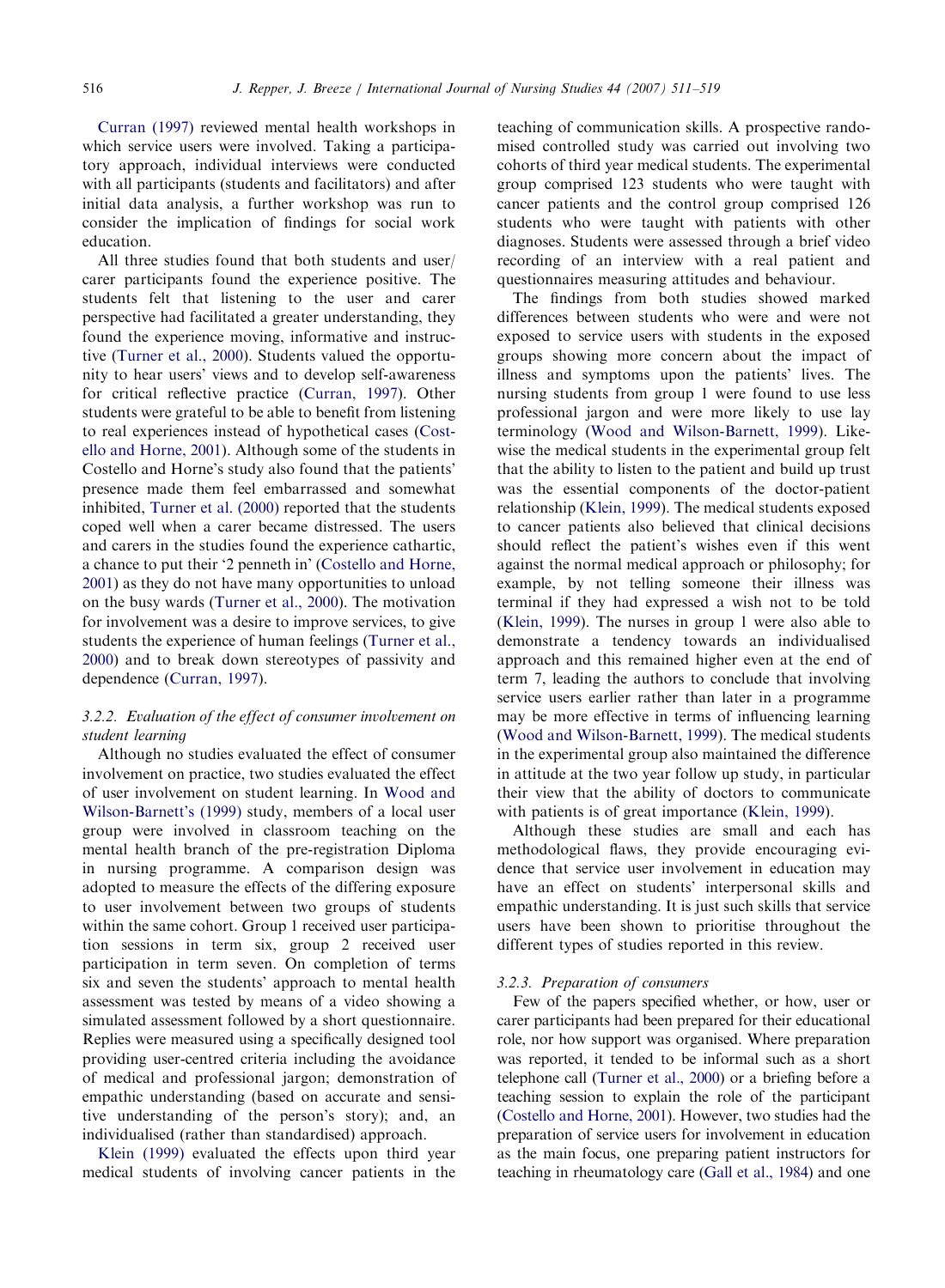preparing mental health service users to teach in the preregistration mental health nursing branch [\(Hanson and](#page-8-0) [Mitchell, 2001\)](#page-8-0). [Gall et al. \(1984\)](#page-8-0) recruited eight patient instructors (PI) who met stringent criteria (e.g. relatively stable, advanced rheumatic disease; above-average intelligence and verbal ability; adequate mobility for independent transfer from an examining table...) for thirty hours of individualised teaching, using a variety of aids, and covering medical terminology, the anatomy of the musculo-skeletal system, and techniques of the physical examination. By contrast, the only criteria necessary to join the mental health trainers programme was motivation to use their experiences to help others gain a greater understanding of mental health issues ([Hanson and](#page-8-0) [Mitchell, 2001\)](#page-8-0). This course was more concerned with the techniques for the teaching itself and was based on a teaching and assessing module for nurses (ENB 998). Both courses provided support for the patient/user learners for the duration of the course.

The participants evaluated both courses positively. The mental health service users had become involved in various involvement activities and all agreed that the course had given them the skills and confidence to become involved. The Patient Instructors all stated that the project was worthwhile and enjoyable and wanted to continue with the scheme [\(Gall et al., 1984\)](#page-8-0). These two preparation courses clearly had different goals. Mental health service users were prepared in the skills necessary to convey their own views and experiences in teaching sessions; whilst the emphasis of the Patient Instructors' training focused on what to teach rather than how to teach it. This begs questions about the purpose of user involvement: is it intended to convey medical knowledge about disease and its treatment, or to improve practice and services by raising awareness of consumers' views, experiences and priorities?

# 4. Discussion

Out of the 38 papers selected only two papers reported carer involvement in education and training, the remaining focussed on the involvement of service users, and over half of the selected papers reported on the involvement of mental health service users demonstrating the relative interest in this area of health care. The approaches to consumer involvement in education and training included: gaining consumers' views through surveys, reference groups, conferences and invitation onto existing groups; consumer involvement in the production of learning materials and consumers as teachers and assessors. Only seven papers evaluated the outcome of user involvement in terms of students' learning and there appeared to be no study assessing the effects upon health care practice.

The response to user and carer involvement in education and training is mainly positive. Consumers'

motivation for getting involved is generally a desire to improve services and a wish to 'give something back'. They describe the benefits from the experience as catharsis, further knowledge, an increase in confidence and self worth and a feeling of empowerment. Students report that hearing real life experiences from consumer educators enhances their understanding. This may seem surprising when this opportunity exists in their routine practice. The difference appears to lie in the roles played by students and consumers. Perhaps further user involvement in training will erode students' expectations that they must assume the role of 'experts' when in practice; once they are able to conceive of service users and carers as experts in their own experiences they may be able to learn as much from the accounts they hear in practice as those provided in the classroom.

Where consumers are involved in the planning of curricula they can influence content, teaching methods and teaching personnel to ensure that their priorities are reflected. In all studies that included user or carer views on what should be taught or what skills a health professional should have, the emphasis was consistently on the humanistic and interpersonal components of caring rather than the professional and technical. It must however be noted, that the studies reporting users' views all focussed on mental health service users views—and these may differ from the views of people using other health services. Whilst only two studies measured the effects of user involvement on learning, both findings indicated that the biggest difference between students exposed and not exposed to user involvement was their ability to demonstrate empathic understanding, an individual approach and an appreciation of good communication skills. This suggests that one way of producing practitioners with skills and qualities the service users and carers want is by involving service users and carers in their training.

Although consumer involvement was generally received positively, a number of studies revealed concerns from the perspective of both consumers and teachers. The two most common concerns for consumers were remuneration and preparation. Only five papers described how the user/carer trainers had been renumerated and/or prepared for their role. Organisations clearly need to develop systems of training (for staff and consumers), support and payment (these issues are comprehensively addressed in guidelines for the involvement of consumers in education, [Tew et al.,](#page-8-0) [2004\)](#page-8-0). In addition, some service users found privacy, embarrassment and professional jargon provided difficulties for involvement, and one study reported misunderstandings in the implications of patient consent. Full information about the implications of involvement, the role of the involved consumer and their rights is needed before consent is sought.

User and carer involvement in health care education is based on an assumption that it will improve services and reduce the power imbalance between providers and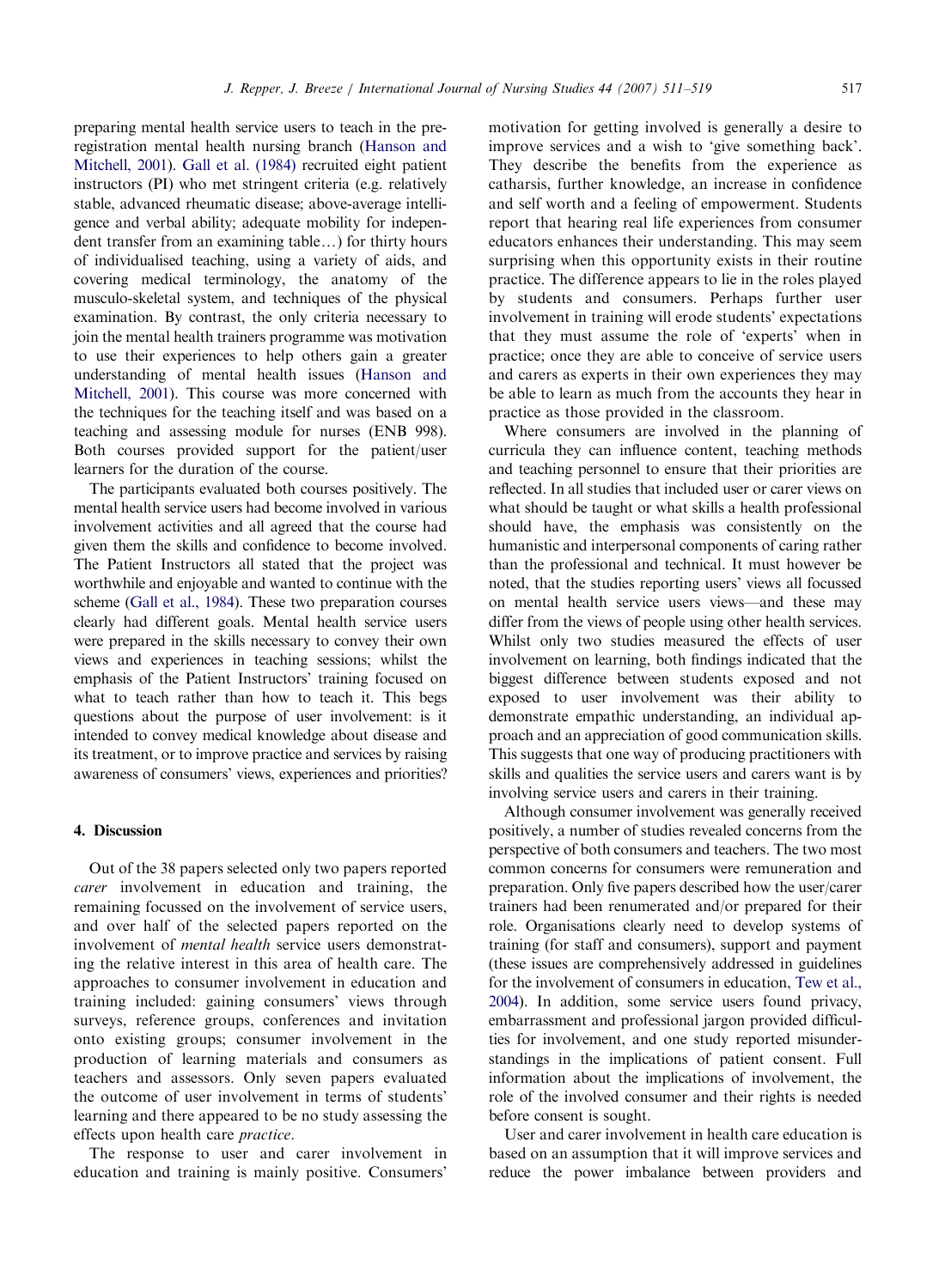<span id="page-7-0"></span>consumers. However, imbalances of power and control in favour of the professional or organisation were evident throughout reported studies. Examples include: more credence being given, by students, to teacher led sessions; adherence to the rules, regulations, or traditions of the academic institution regardless of the implications for consumers; a desire to ensure 'academic balance' to consumers' accounts; a wish to promote the professional accountability of the lecturer. Not all teachers/academics viewed involvement positively. Some were unconvinced about the benefits of consumer involvement, and worried that it might threaten their own role as educators. Some expressed concerns about ethical aspects such as accountability (i.e. the users may advocate something that would compromise professional accountability) or placing consumers in a position in which they had to revisit a painful experience. However, consumers themselves did not express the same concerns; their accounts suggested that recounting experiences could be helpful. Such issues need debate with equal representation from consumers and academics/professionals before a true partnership model is to be realised and implemented by the professional training institutions.

User and carer involvement clearly requires a great deal of ongoing commitment and motivation. This can prove too much for individual instigators, yet involvement initiatives were most frequently focussed on a single course rather than organisational strategies. School-wide strategies are being developed in a number of universities, but as yet there is no research into the development or impact of such wide-spread or long-term approaches. If the patronising culture that reportedly endures in educational institutions is to be challenged, then consumer involvement needs to be approached at the systems level; operating at all levels and in all aspects of the organisation including the selection of students and staff, the development of portfolios of courses, the planning of curricula and the delivery and assessment of teaching.

Finally, since the aim of training and education is ultimately to improve health care, educational institutions need to work in tandem with service providers towards the joint goal of providing services that value the expertise of those using them and meet their expectations, wishes and priorities.

# 5. Recommendations

If consumer involvement in training and education is to facilitate services that reflect the wishes and priorities of the people using them, then it must be developed in partnership, across education and service delivery.

Further research is needed to explore the impact of both service user and carer involvement in education and training on students' attitudes, behaviour and practice, and to compare different ways of involving consumers.

Organisational involvement strategies need to be developed and tracked to identify process issues (such as the potential barriers and ways of overcoming these), and outcome (for example impact on staff and student selection, staff and student attitudes, portfolio of courses, course content and teaching methods).

Staff and consumers need training in the purpose of consumer involvement and in ways of providing support for involved consumers. Systems for immediate and accessible payment should be set up, and evaluation (of consumers, teachers and students' experiences) should be a part of every initiative.

#### References

- Ah-Mane, S., 1999. Clinical view—learning from psychosis. Nursing Times 95, 43–47.
- Arnold, L., 1992. Commentary on Patient participants in a physical diagnosis course: a study of motivations and experiences with a comparison to student and faculty perceptions. Teaching and Learning in Medicine 4 (4), 218–220.
- Barnes, D., Carpenter, J., Bailey, D., 2000. Partnerships with service users in interprofessional education for community mental health: a case study. Journal of Interprofessional Care 14 (2), 189–200.
- Beresford, P., 1994. Changing the Culture: Involving Service Users in Social Work Education. CCETSW, London.
- Blaxter, M., 1996. Criteria for evaluation of qualitative research. Medical Sociology News 22, 68–71.
- Chapman, V., 1996. Consumers as faculty: experts in their own lives. Journal of Psychosocial Nursing and Mental Health Services 34, 47–49.
- Cole, A., 1994. It was an education Service users assess student social workers. Community Living, January 16–17.
- Coleman, K., Murray, E., 2002. Patients' views and feelings on the community-based teaching of undergraduate medical students: a qualitative study. Family Practice 19 (2), 183–188.
- Costello, J., Horne, M., 2001. Patients as teachers? An evaluative study of patients' involvement in classroom teaching. Nurse Education in Practice 1, 94–102.
- Coupland, K., Davis, E., Gregory, K., 2001. Learning from life. Mental Health Care 4 (5), 166–169.
- Curran, T., 1997. Power, participation and post modernism: user and practitioner participation in mental health social work education. Social Work Education 16 (3), 21–36.
- Dinsdale, P., 1999. Gain from pain. Nursing Times 95 (41), 34–35.
- DOH, 1998. A First Class Service. HMSO, London.
- DOH, 1999. Patient and Public Involvement in the New NHS. HMSO, London.
- E.N.B., 1996. Learning From Each Other. English National Board, London.
- Evans, C., 1994. The service users who train care managers. Care Plan, December 32–33.
- Felton, A., Stickley, T., 2004. Pedagogy, power and service user involvement. Journal of Psychiatric and Mental Health Nursing (11), 89–98.